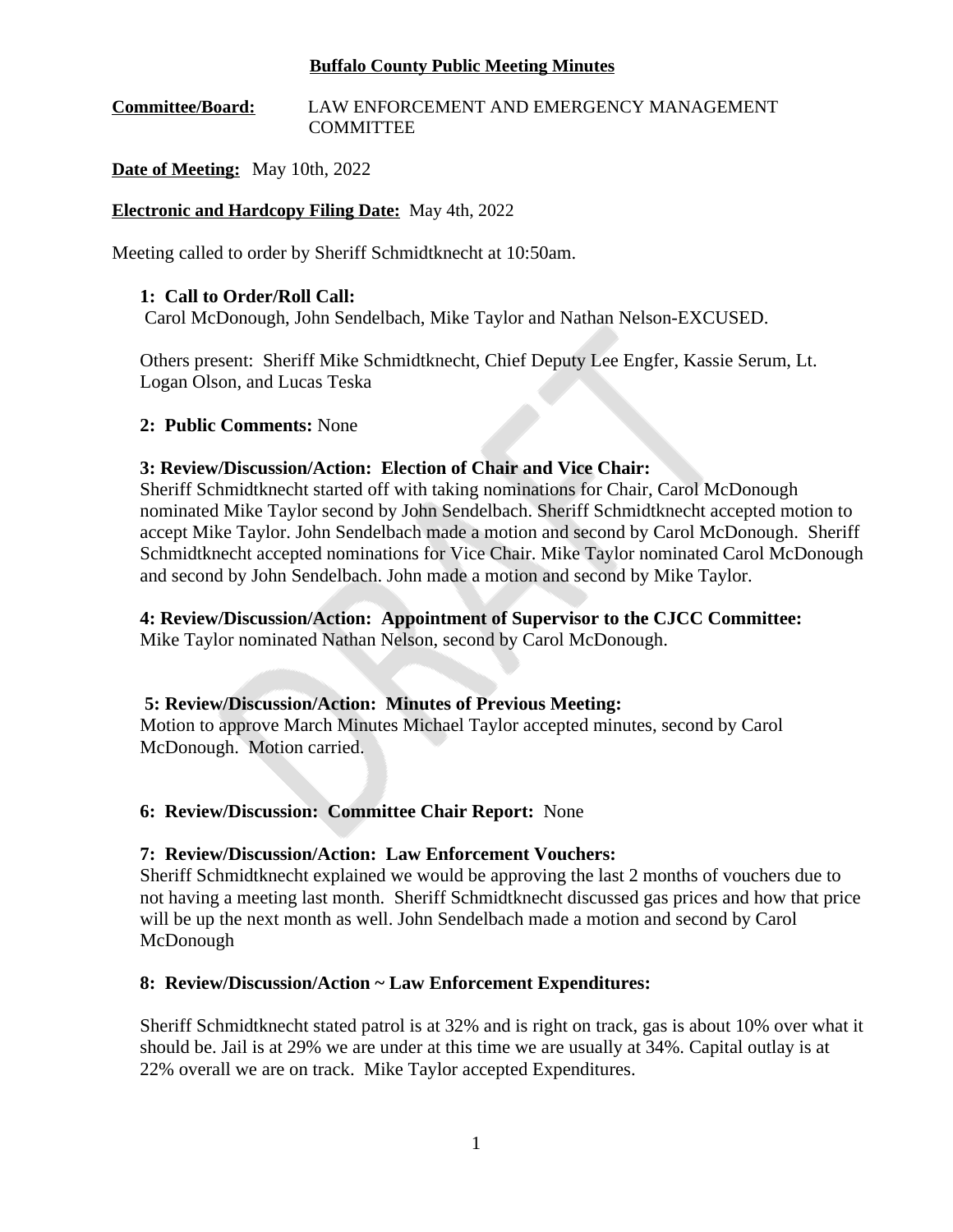### **9: Discussion ~ Law Enforcement/Jail staffing updates:**

Sheriff Schmidtknecht advised we have 4 positions opened, and they did interviews last week and are looking at 3 people, Lee is working on backgrounds.

### 10: Review/Discussion/Action ~ Replace open Communication/Corrections Officer Position:

Sheriff Schmidtknecht advised that CCO Taylor Auseth has accepted a new job and will be leaving at the end of May. A motion to fill her position was made by John Sendelbach and second by Carol McDonough.

# **11. Review/Discussion/Action: Acceptance of 2 donations**

Sheriff Schmidtknecht advised they received a \$20.00 donation from a Doris and Paul Dix for the K-9 and a \$100.00 Donation from a Thomas and Deborah Pedric for DARE. Both donations were approved.

# **12: Review/Discussion ~ Sheriff, Chief Deputy, and Jail Administrator Monthly Reports:**

Sheriff Schmidtknecht stated the jail is fully open after covid and has been busy he would like to keep it open. Jail is filling up slowly. Mr. Schmidtknecht gave a report from Tammy Huber on calls: 2,550 in April 172 of them being 911 calls and 9,727 calls to date and 697 of them being 911 calls.

Chief Deputy Lee Engfer advised about 60 hours of overtime in the month of March and Mileage was normal. Lee Engfer advised that calls for services are down and they had a death investigation and flood run. April had about 42 hours overtime, mileage hasn't been completed yet next meeting he will give that. Lee Engfer advised we received a grant from Burlington Northern for \$2,700 to buy binoculars, he ordered Vortex binoculars they had one older one that they gave to Lucas from Emergency Management. Lee Engfer advised they had one motorcycle accident with 2 occupants, later in the day on Flood Run and both had to be taken by helicopterspeed and alcohol were factors. Lee also advised Highway messaged boards were used in Nelson for Flood run. Lee Engfer advised he participated in a drug take back on April 30<sup>th</sup> and there was a total of 70 pounds of drugs collected, the collection is done 2 times a year.

LT Logan Olson gave report of inmates liking the programs in the jail. Logan Olson discussed new equipment that was donated from Mary Wood with the UW Extensions office. Logan Olson advised that the rec room got repainted and as of April they have had a total of 98 bookings to date. Logan Olson also stated that they are moving forward with 3 interviewees for open positions. Mike Taylor accepted reports.